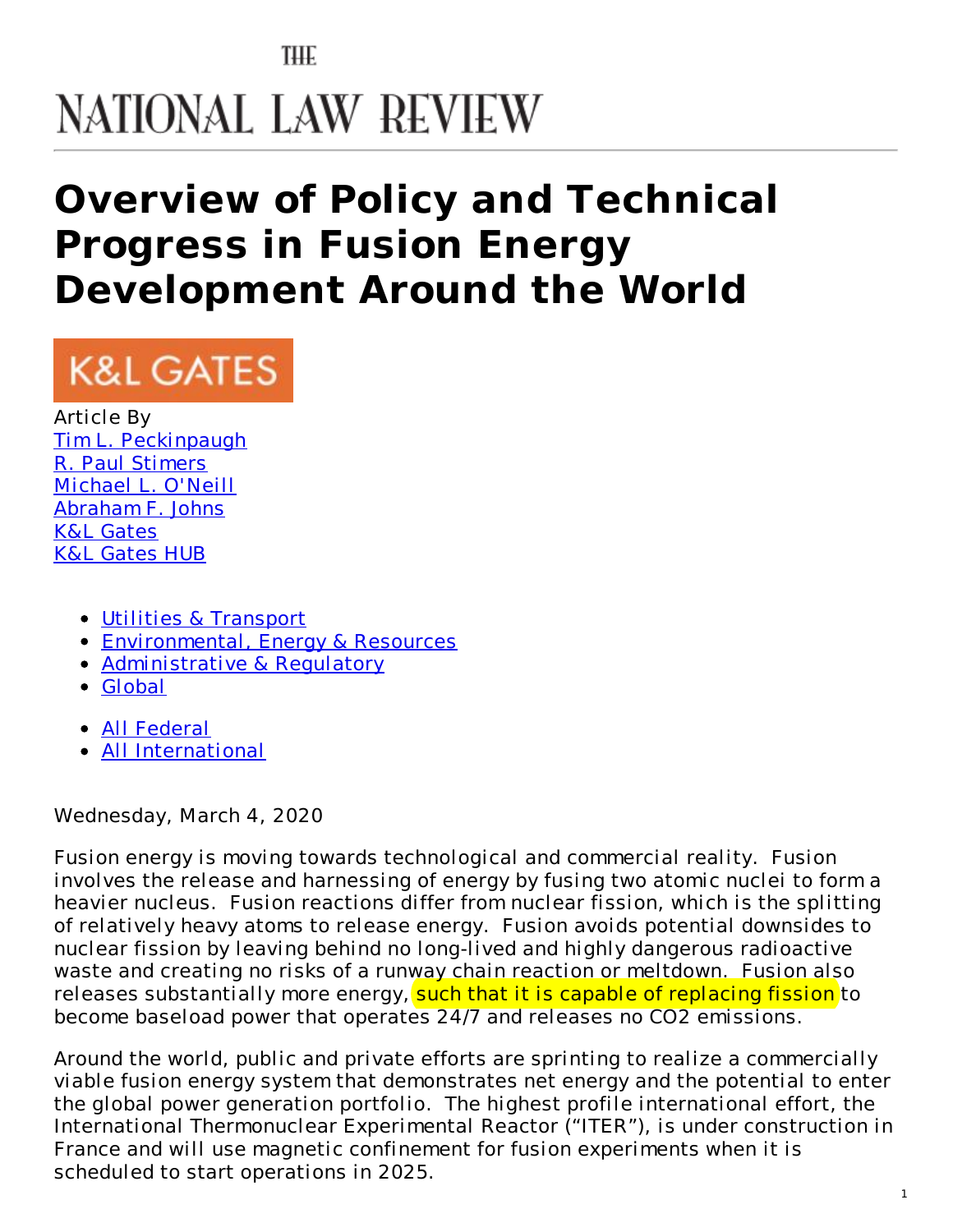In light of upcoming fusion events, including a forum at the K&L Gates London office hosted by the Fusion Industry Association on March 4, 2020, $^1$  and the United States Department of Energy ("DOE") and the U.S. Nuclear Regulatory Commission's ("NRC") public forum on March 18, 2020,<sup>2</sup> this client alert reviews select fusion initiatives worldwide, including in the United States, the United Kingdom, the European Union, China, Canada, and Australia.

Developing fusion technology demands following numerous variables across complex systems. Similarly, private fusion developers, investors, and other stakeholders across the industry should account for critical policy and legal issues as they evaluate where to invest their time and capital, including:

- Government policy towards fusion development
- Regulatory certainty as developers site next generation fusion machines
- Export controls affecting cross-border movement of advanced technology
- Government approaches to health, safety, and environmental protection
- Protection of intellectual property rights
- Network of public and academic institutions to support fusion technology and workforce development

#### **UNITED STATES EFFORTS TO ENABLE FUSION DEVELOPMENT**

The U.S. fusion community is approaching fusion research and development from multiple directions. In the private sector, the Fusion Industry Association counts 22 private members, mostly based in the United States (with some in the UK, the EU, and Canada) with each exploring methods to commercialize fusion.<sup>3</sup>

Enabling this private development, the U.S. government is investing more heavily in fusion within new initiatives for technology development funding, as well as initiating discussions about a regulatory framework for the budding industry. $^4\,$  In late 2019, Congress directed DOE's Fusion Energy Sciences Advisory Committee to evaluate a cost-share program as part of the Committee's current long-range strategic planning process.<sup>5</sup> Congress also mandated that the DOE prepare a plan for the Congressional Appropriations Committees on a possible fusion public-private partnership cost-share program by June 2020, addressing topics including program objectives, eligibility requirements, and a funding profile.

The DOE's Office of Fusion Energy Sciences' "INFUSE" program also supports fusion research by connecting national laboratories with private fusion industry. The program administers grants of \$50,000 to \$200,000 for the use of national lab facilities and expertise. In October 2019, twelve projects received the first INFUSE grants. With its FY 2020 funding legislation, Congress appropriated an additional \$4 million to the INFUSE program and directed DOE to open the program to foreign companies.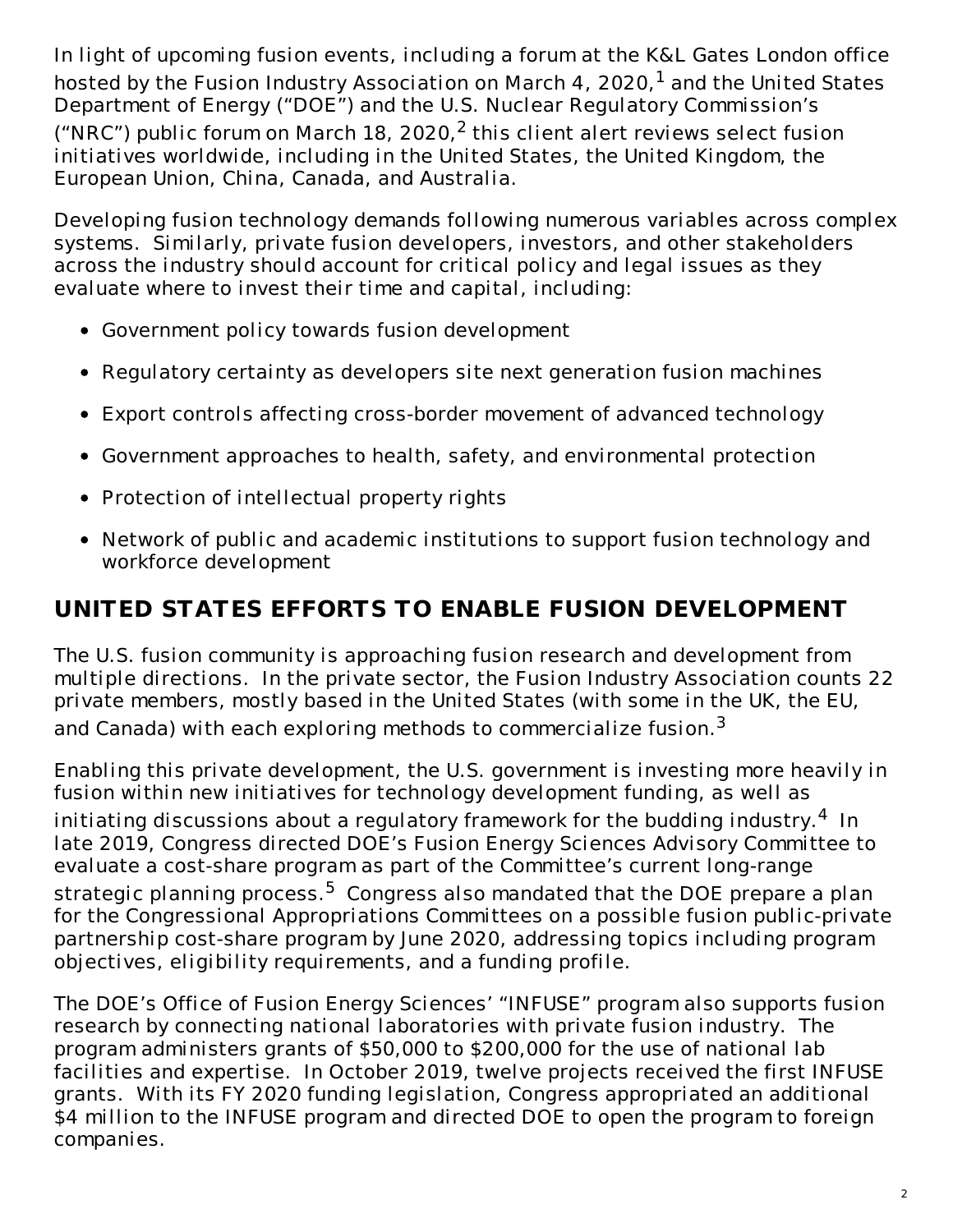The Advanced Research Projects Agency - Energy ("ARPA-E") is a federal initiative that underwrites cutting-edge energy initiatives, including fusion. ARPA-E's ALPHA program provides \$30 million to advance U.S. efforts to develop low-cost fusion.<sup>6</sup> Recently, ARPA-E also introduced the Breakthroughs Enabling Thermonuclear-Fusion Energy ("BETHE") program to build on the ALPHA program's initiative. BETHE offers funding amounts of between \$150,000 to \$10 million to domestic applicants and U.S. subsidiaries of foreign-owned companies, subject to cost-share requirements of at least 20 percent for most applicants. The first round of applications for BETHE funding were due on January 14, 2020, and ARPA-E expects to announce initial awardees in April 2020.

From a regulatory perspective, in 2009 the NRC reviewed the technological advances and legal issues of fusion, but ultimately decided to wait until a predictable commercial development schedule before establishing a comprehensive regulatory framework.<sup>7</sup> Aside from asserting a general jurisdiction over commercial fusion, the NRC has not taken any further action to establish rules for fusion energy devices in the decade since. The federal Nuclear Energy Innovation and Modernization Act ("NEIMA") that went into effect in January 2019, <sup>8</sup> however, directs the NRC to evaluate the rulemaking and licensing process for certain "advanced reactors," a term that includes fusion reactors as well as advanced fission reactors. As part of this NEIMA-mandated process, the DOE and NRC will discuss the topic and solicit input from the public and industry-at-large at a public meeting scheduled for March 18, 2020. See a draft agenda for the meeting [here](https://science.osti.gov/-/media/fes/pdf/2020/NRC_Agenda_20200318.pdf?la=en&hash=16A1BECE6143F92019A1A315E12E6DB1056C6CC1).<sup>9</sup>

### **FUSION IN THE UNITED KINGDOM**

The United Kingdom was an early mover in fusion energy research and government entities and private industry continue to experiment with fusion. The United Kingdom Atomic Energy Authority ("UKAEA") opened a center to research fusion in 1960 in Culham in Oxfordshire, England. But issues related to Britain's transition out of the European Union create an uncertain future for capturing the innovation already established and maintaining the progress going forward.

The Culham Science Centre houses the Joint European Torus ("JET"), the largest active tokamak (doughnut-shaped) reactor in the world to date. Using magnets to control the plasma inside, the reactor set the record for the first generation of power by nuclear fusion, creating 16.1 megawatts ("MW") of fusion energy, though it required 25 MW to produce the reaction.

Through its membership in the EU, the United Kingdom was a member of the ITER consortium (other members contributing to this megaproject include China, India, Japan, Russia, South Korea, and the United States). While a longtime supporter of ITER, the United Kingdom's membership in ITER was through the European Atomic Energy Community, which the UK Government plans to leave as part of its exit from the EU. The future of the United Kingdom's participation in ITER is not clear, although ITER officials have signaled their intention to negotiate a new relationship with the United Kingdom during the transition period. Furthermore, UK officials stated that participation in JET will not be jeopardized, as their contract to operate ends in 2020 and talks are underway for an extension until 2024. $^{10}$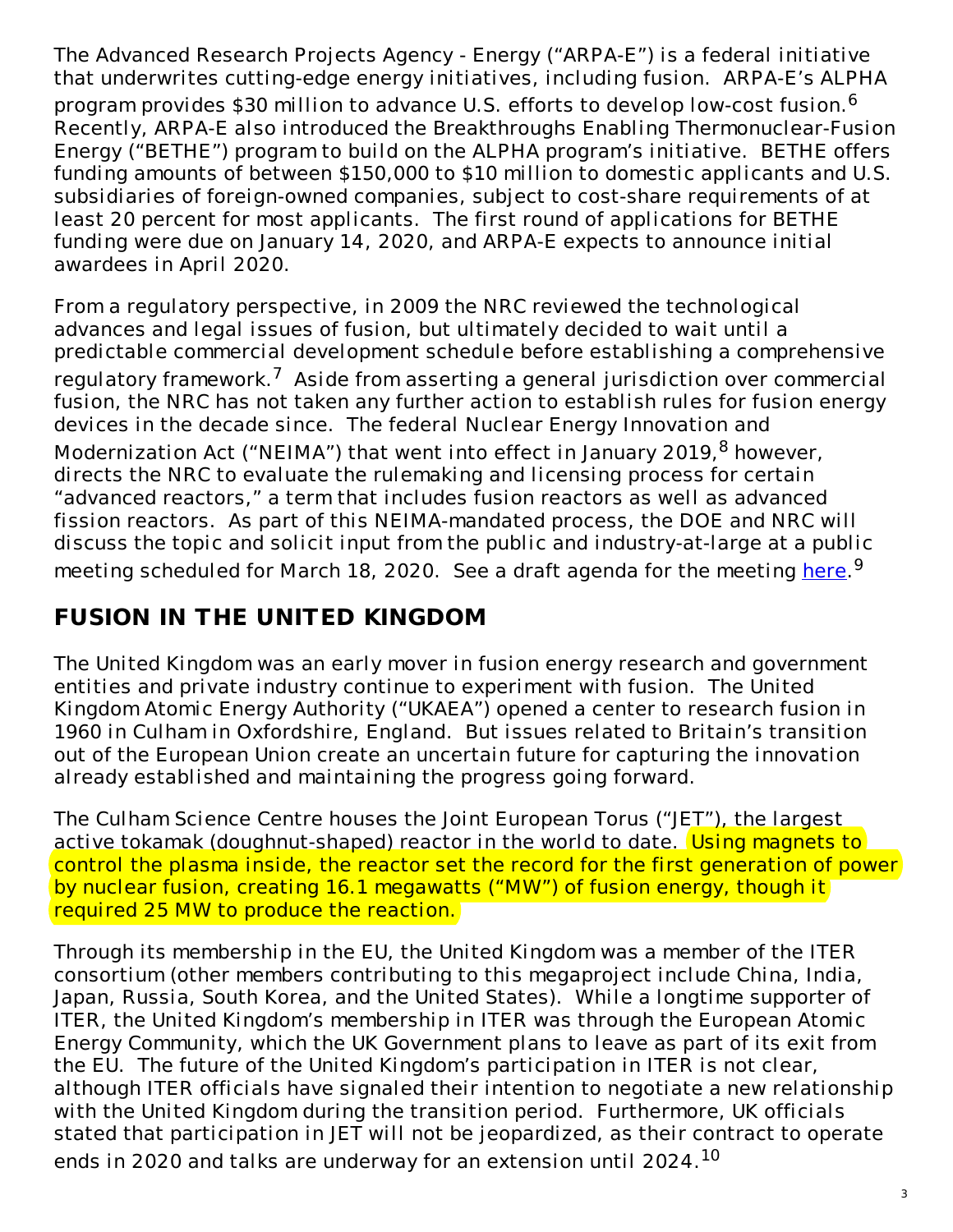The UK government, under Prime Minister Boris Johnson, recently announced funding of more than £220 million across the next four years to prepare initial designs for the Spherical Tokamak Experimental Program (or "STEP"), an initiative to construct a fusion power reactor by the 2040s. $^{11}\,$  Once operational, this facility would use a deuterium-tritium reaction to release hundreds more megawatts than needed to trigger the reaction.

Additionally, the United Kingdom hosts private fusion ventures that are members of the [Fusion](https://firstlightfusion.com/) Industry Association, including **First Light Fusion and [Tokamak](https://www.tokamakenergy.co.uk/) Energy**.

#### **EUROPEAN UNION'S PUBLIC AND PRIVATE EFFORTS IN FUSION**

Outside of the ITER megaproject, multiple private companies and nation initiatives focus on developing fusion technology in the EU. The union's member states and Switzerland created EUROfusion, the European Consortium for Development of Fusion Energy, to support fusion research. In conjunction with ITER, the EUROfusion Power Plant Physics & Technology Work Programme supports ITER's successor, the DEMOnstration power plant that will put concepts developed with ITER into action and produce electricity, though not at commercial plant levels.<sup>12</sup> To support the ITER program, the European Investment Bank is investing €250 million in a Diverter Tokamak Test facility through Italy's National Agency for New Technologies, Energy and Sustainable Economic Development.<sup>13</sup>

Academic and private interest and development in nuclear fusion is occurring across EU member states. In Germany, the Wendelstein 7-X is a stellarator magnetic confinement fusion device created by the Max Planck Institute of Plasma Physics that experiments with fusion to examine aspects for developing future nuclear fusion power plants.<sup>14</sup> In Spain, the start-up group Renaissance Fusion plans to use High-Temperature Superconductors to develop fusion reactors using a magnetic confinement approach, a stellarator, that is similar to a tokamak.<sup>15</sup>

#### **FUSION IN CHINA**

China has recently accelerated its efforts in fusion energy development. In addition to contributing to ITER, China, through its National Nuclear Corporation, spent nearly ¥6 billion to develop the Experimental Advanced Superconducting Tokamak ("EAST").<sup>16</sup> Housed at the Institute of Plasma Physics at the Hefei Institute of Physical Science in Hefei, EAST reached more than 100 million degrees Celsius in 2018. Although the reactor is meant to be an experiment, not an ongoing power plant, China recently awarded a second tranche of ¥6 billion in funding for the project. <sup>17</sup>

Additionally, the HL-2M Tokamak, a fusion reactor with advanced magnetic field flexibility that is part of the EAST project, is expected to be complete and operational within the year.<sup>18</sup> China is also funding and developing other fusion initiatives, such as the China Fusion Engineering Test Reactor, a next phase tokamak reactor that would validate the DEMOnstration designs and may commence construction as early as 2035. $^{19}$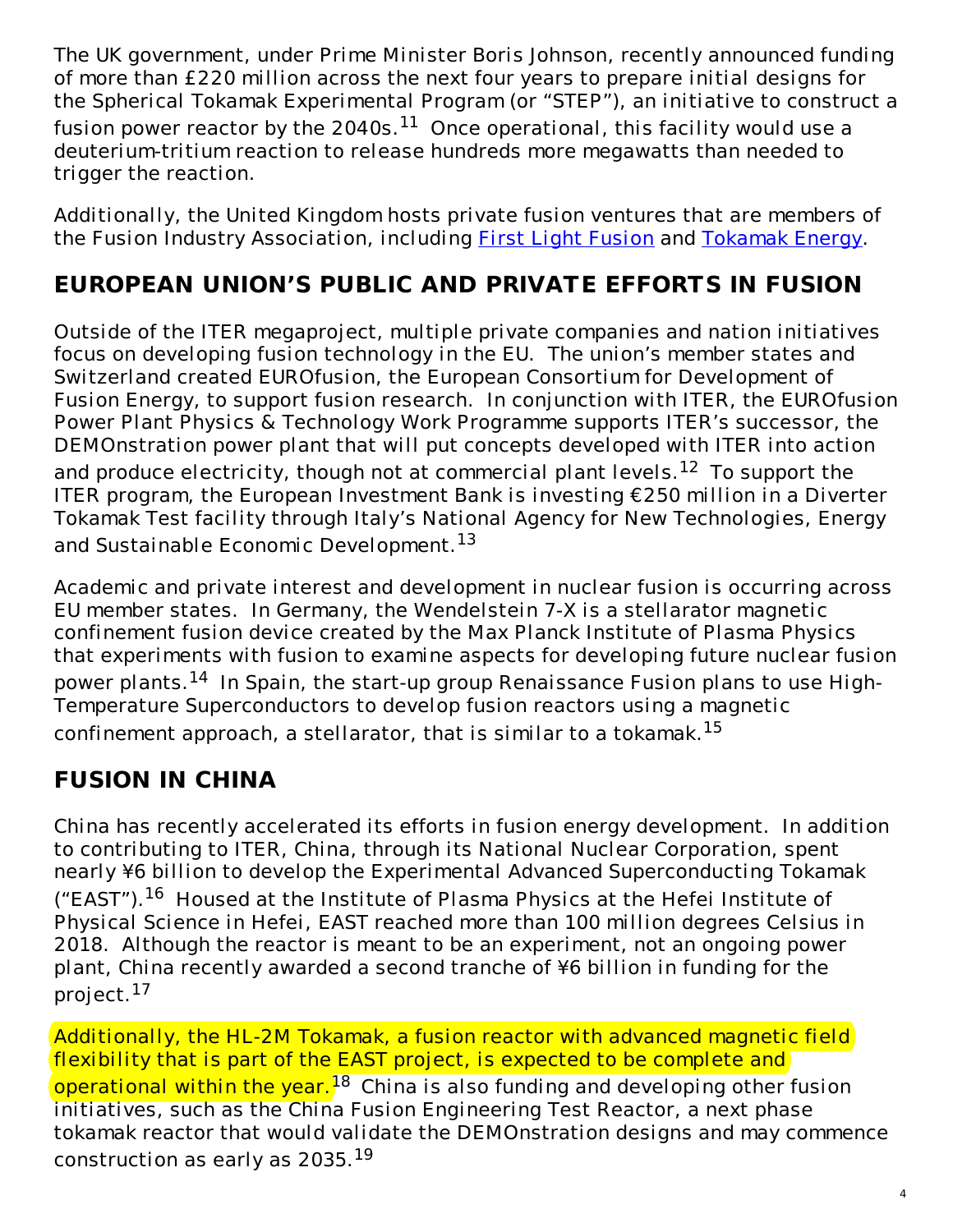### **CANADA'S EFFORTS IN FUSION**

A number of academic efforts are studying fusion energy concepts and system across Canada, including the University of Saskatchewan's Plasma Physics Laboratory, which houses STOR-M, a small-scale tokomak;<sup>20</sup> research at Quebec's Institut National de la Recherche Scientifique studying magnetic confinement and other fusion technologies;<sup>21</sup> and research by the Tritium Facility at the Canadian Nuclear Laboratories on tritium and its ability as fusion fuel.<sup>22</sup>

Canadian companies are moving forward with fusion energy development as well, with support from the Canadian government. General Fusion, a British Columbiabased fusion corporation focused on a magnetized target fusion technology, has raised more than \$200 million to date and partnered with Hatch, a global engineering firm based in Canada to begin designing and developing a fusion reactor prototype.<sup>23</sup>

#### **FUSION INNOVATION IN AUSTRALIA**

Australia is a cooperating member in the ITER consortium, contributing to ITER through diagnostic imaging, fusion theory and modeling, and advanced materials research.<sup>24</sup> In addition to this international effort, a fusion start-up company spun out of the University of New South Wales, HB11, secured patents for a new fusion technology that will use hydrogen, boron, and lasers. <sup>25</sup> Developed at the University of New South Wales, the technology utilizes a chirped pulse laser technology to initiate the fusion reaction.

### **NAVIGATING A GLOBALIZING FUSION INDUSTRY**

 $\mathcal{L}_\mathcal{L} = \{ \mathcal{L}_\mathcal{L} = \{ \mathcal{L}_\mathcal{L} = \{ \mathcal{L}_\mathcal{L} = \{ \mathcal{L}_\mathcal{L} = \{ \mathcal{L}_\mathcal{L} = \{ \mathcal{L}_\mathcal{L} = \{ \mathcal{L}_\mathcal{L} = \{ \mathcal{L}_\mathcal{L} = \{ \mathcal{L}_\mathcal{L} = \{ \mathcal{L}_\mathcal{L} = \{ \mathcal{L}_\mathcal{L} = \{ \mathcal{L}_\mathcal{L} = \{ \mathcal{L}_\mathcal{L} = \{ \mathcal{L}_\mathcal{$ 

The expanding global footprint of the fusion industry presents many opportunities for collaboration, capital investment, and geographic location for fusion devices, especially as national and local governments start to compete for the economic boon that a successful fusion project would ignite. But fusion's growing footprint also creates some risks, ranging from uncertain regulatory frameworks as governments grapple with the implications of fusion energy systems to national security repercussions of cross-border investment in some of the most advanced technologies under development in the energy sector today. Developers and investors active in the fusion energy sector should balance these opportunities and risks carefully as they consider where and how to deploy their resources and capital into the fusion energy sector.

2 U.S. Dep't of Energy Office of Energy, NRC Public [Forum](https://science.osti.gov/-/media/fes/pdf/2020/NRC_Public_Forum_Flyer_20200318.pdf?la=en&hash=78E685B6C4922A88820F2CA4AFE70415EAC1088A) Flyer, Science OSTI.gov, (last visited Mar. 2, 2020).

<sup>1</sup> FIA Event: [Emergence](https://www.fusionindustryassociation.org/post/fia-event-emergence-of-the-fusion-industry-london) of the Fusion Industry - London, Fusion Indus. Ass'n, Feb. 27, 2020, (last visited Mar. 2, 2020).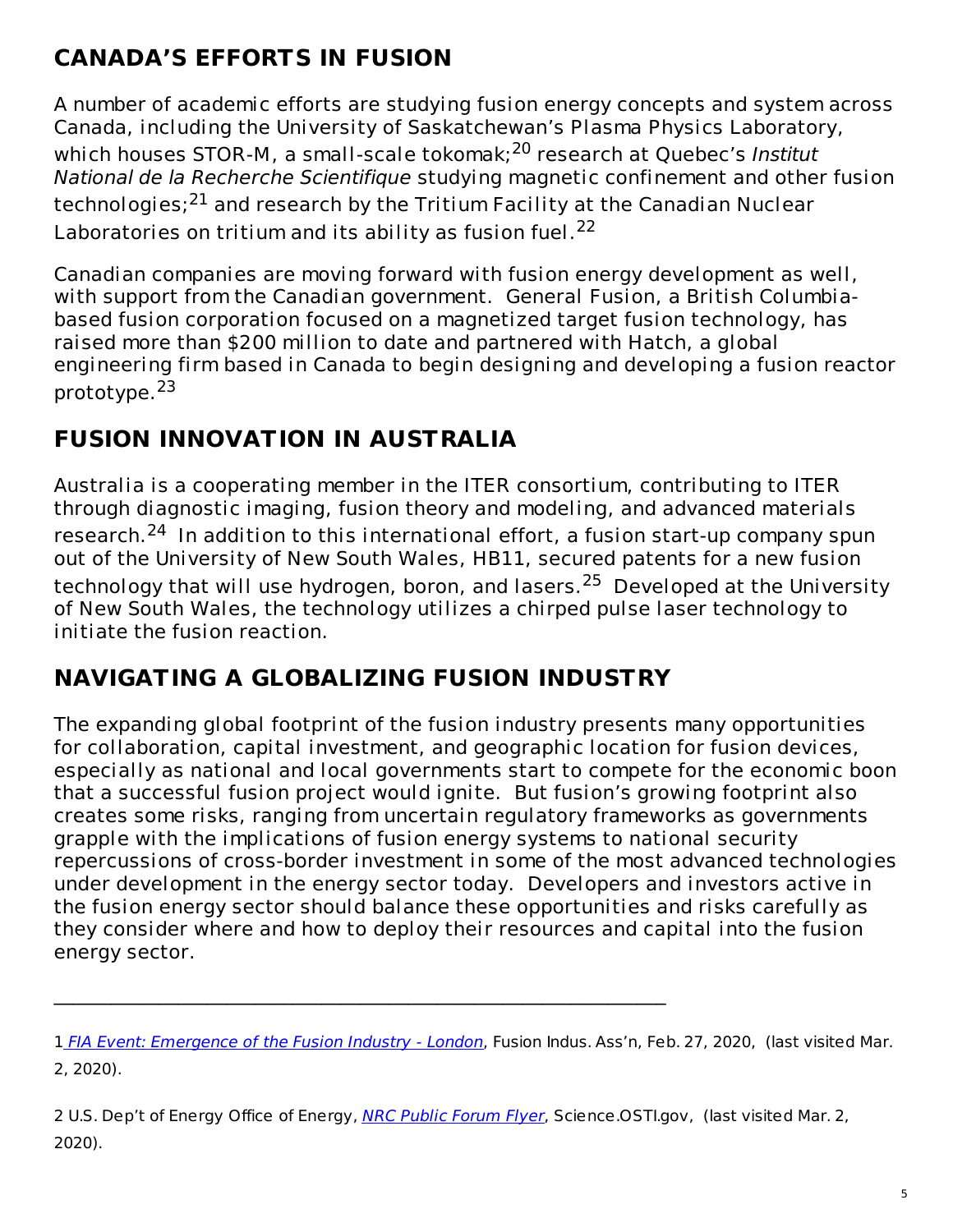4 See Barton J. Gordon, et al., Capital and R&D Support Emerging for Private Fusion Energy Development, But Questions Remain as Fusion Sector Evolves, 19-2 Pratt's Energy Law Report 37, 40-44 (LexisNexis A.S. Pratt) (2019).

5 Joint Explanatory Statement for H.R. 1865, Rule Comm. Of the House of Representatives at 45 (Dec. 16, 2019), <https://docs.house.gov/billsthisweek/20191216/BILLS-116HR1865SA-JES-DIVISION-C.pdf>.

6 ARPA-E, ALPHA, ARPA[-E.ENERGY.GOV](https://arpa-e.energy.gov/?q=arpa-e-programs/alpha) (last visited Mar. 2, 2020).

7Annette L. Vietti-Cook, Nuclear Regulatory Comm'n, Staff Requirements - Regulation of Fusion-Based Power Generation Devices, SECY-09-0064.

8 Public Law No. 115-439.

9 U.S. Dep't of Energy, *DOE NRC Public Forum on a Regulator Framework for Fusion Agenda* (Draft), [Science.OSTI.gov,](https://science.osti.gov/-/media/fes/pdf/2020/NRC_Agenda_20200318.pdf?la=en&hash=16A1BECE6143F92019A1A315E12E6DB1056C6CC1) (last visited Mar. 2, 2020).

10 Phillip Ball, A [lightbulb](https://www.theguardian.com/environment/2019/oct/27/nuclear-fusion-research-power-generation-iter-jet-step-carbon-neutral-2050-boris-johnson) moment for nuclear fusion?, The Guardian, Oct. 27, 2019, (last visited Mar. 2, 2020).

11 UK Atomic Energy Authority, *UK to take a big 'STEP' to fusion [electricity](https://www.gov.uk/government/news/uk-to-take-a-big-step-to-fusion-electricity)*, Gov.UK, Oct. 3, 2019, (last visited Mar. 2, 2020).

12 The [demonstration](https://www.euro-fusion.org/programme/demo/) power plant: DEMO, Euro-Fusion, (last visited Mar. 2, 2020).

13 Priyanka Shrethsa, EU lends €250m for fusion energy [research](https://www.energylivenews.com/2019/09/19/eu-lends-e250m-for-fusion-energy-research-in-italy/�) in Italy, Energy Live News, Sept. 19, 2019 (last visited Mar. 2, 2020).

14 Max Planck Institute for Plasma Physics, [Wendelstein](https://www.ipp.mpg.de/w7x) 7-X, www.IPP.MPG.de (last visited Mar. 2, 2020).

15 [Renaissance](https://stellarator.energy/) Fusion (last visited Mar. 2, 2020).

16 David Stanway, *China targets nuclear fusion power [generation](https://www.reuters.com/article/us-china-nuclearpower-fusion/china-targets-nuclear-fusion-power-generation-by-2040-idUSKCN1RO0NB) by 2040*, Reuters, Apr. 12, 2019 (last visited Mar. 2, 2020).

17 Id.

18 Hannah Osborne, *China Is About to Fire Up Its ['Artificial](https://www.newsweek.com/china-about-fire-its-artificial-sun-quest-fusion-energy-1477705) Sun' in Quest for Fusion Energy*, Newsweek, Dec. 17, 2019 (last visited Mar. 2, 2020).

19 China [completes](https://www.neimagazine.com/news/newschina-completes-new-tokamak-7531412) new tokamak, Nuclear Engineering International, Nov. 29, 2019 (last visited Mar. 2, 2020).

20 Univ. of Saskatchewan Plasma Physics Lab., STOR-M [Tokamak](http://plasma.usask.ca/fusion/storm.php), Plasma.USASK.ca (last visited Mar. 2,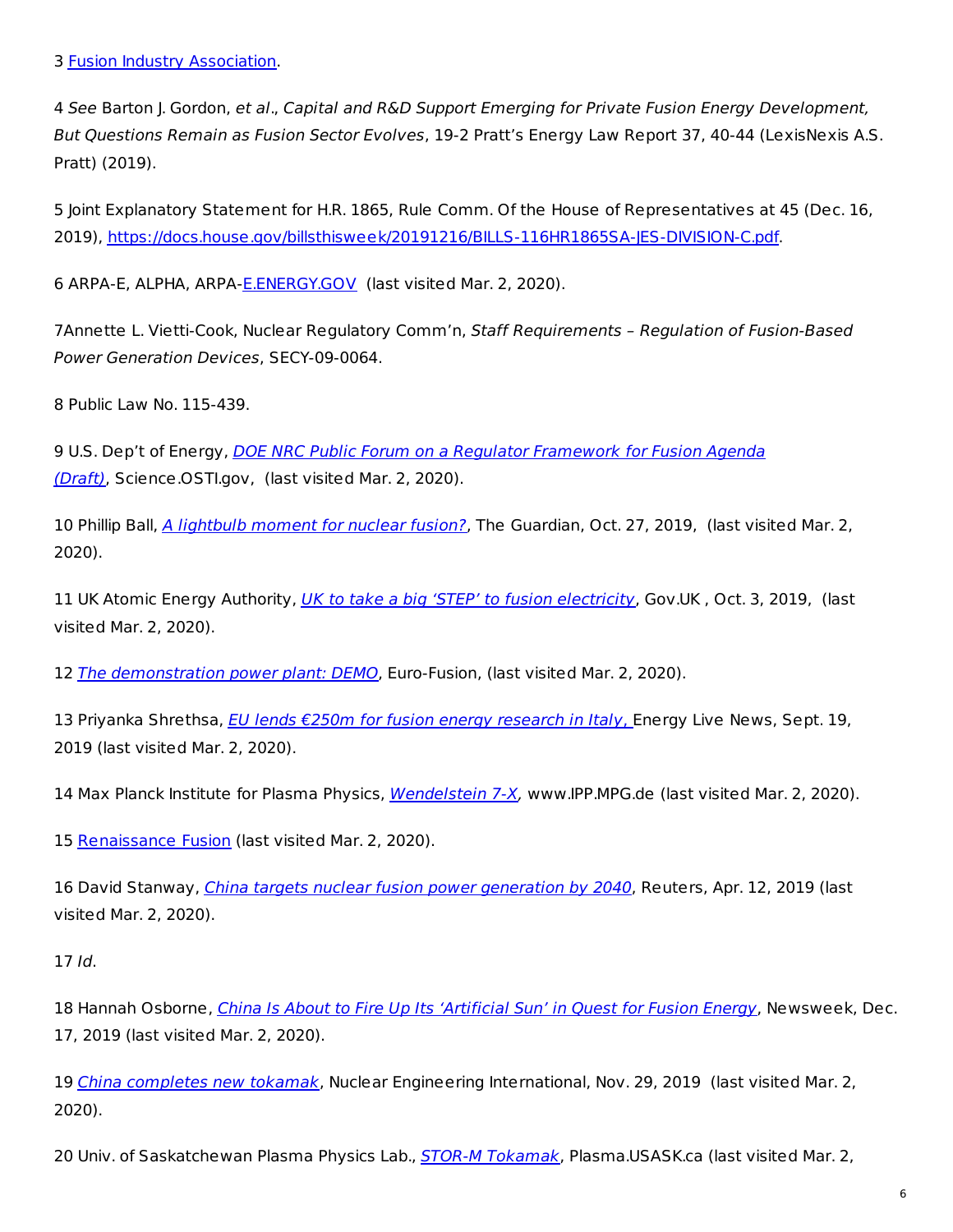2020).

21 Institut National de la Recherche Scientifique, [Research](http://www.inrs.ca/english/research-centres/emt/research-areas) Areas, www.INRS.ca, (last visited Mar. 2, 2020).

22 Canadian Nuclear Laboratories, *[Tritium](https://www.cnl.ca/en/home/facilities-and-expertise/all-facilities/tritium.aspx) Facility*, www.CNL.ca, (last visited Mar. 2, 2020).

23 General Fusion enters strategic [partnership](https://generalfusion.com/2020/01/general-fusion-enters-strategic-partnership-with-hatch/) with Hatch, General Fusion, Jan. 9, 2020, (last visited Mar. 2, 2020).

24 Fusion research in [Australia](https://www.ansto.gov.au/news/fusion-research-australia), Ansto, (last visited Mar. 2, 2020).

25 The world needs a new source of [energy](https://www.hb11.energy/), HB11, (last visited Mar. 2, 2020).

Copyright 2020 K & L Gates

**Source URL:** [https://www.natlawreview.com/article/overview-policy-and-technical](https://www.natlawreview.com/article/overview-policy-and-technical-progress-fusion-energy-development-around-world)progress-fusion-energy-development-around-world